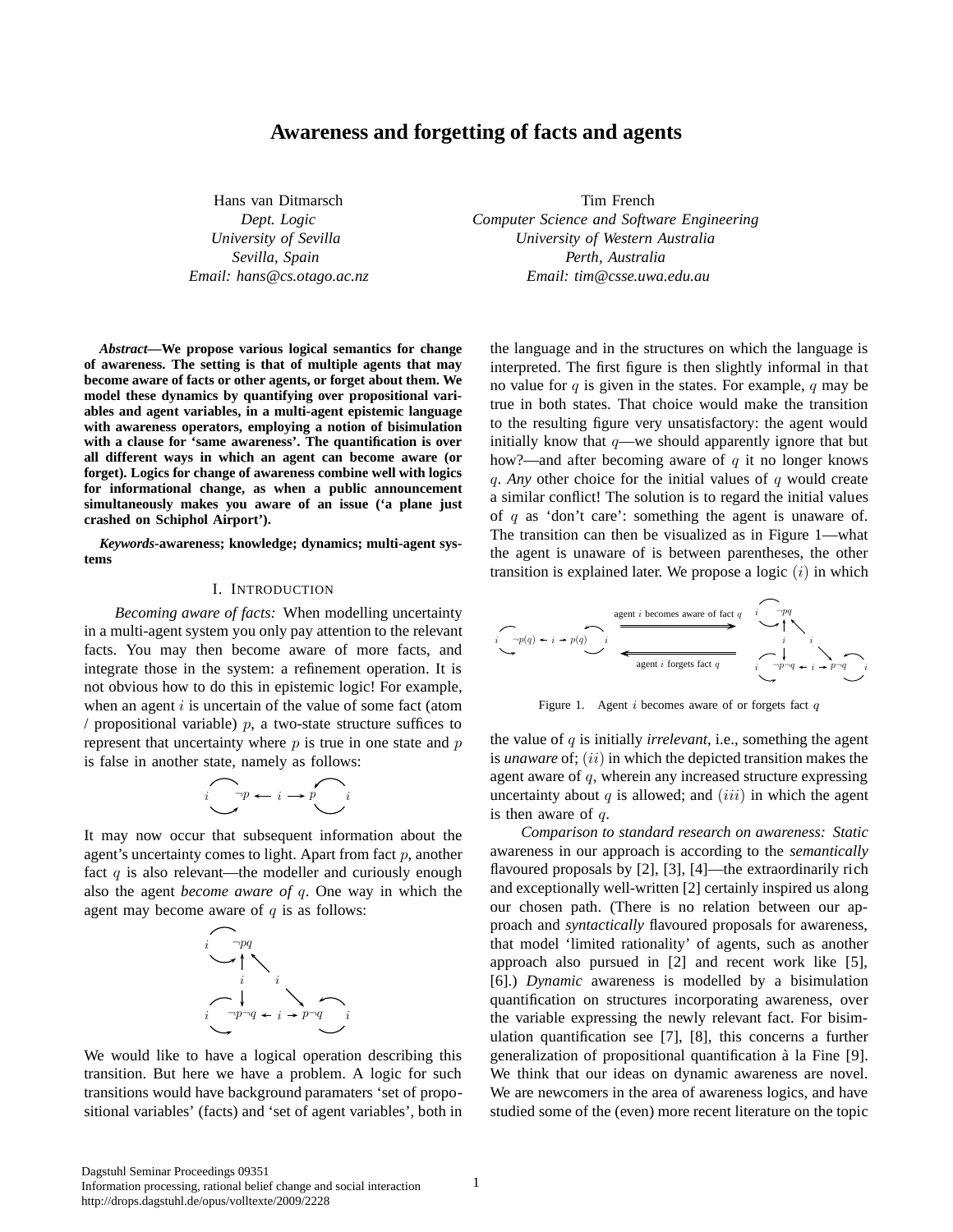[10], [11], [12]. Only Hill's [11] addresses the dynamics of awareness, but rather different from ours: there, the result of becoming aware of a new fact should be ignorance about that fact. On the other hand...: *comparison* of different levels of awareness is quite standard in the literature—merely not having dynamic operations to go from one to another level. It is remarkable that the relation between the different static ways of unawareness in Heifetz et al.'s [4] can just as well be described in terms of bisimulation quantification. For example, take  $S_{\{p\}}$  and  $S_{\{p,q\}}$  in their Figure 2 [4, p.86]:  $S_{\{p,q\}}$  sums up all different ways in which an agent only aware of p, as in  $S_{\{p\}}$ , can become aware of q (and our running example, above, can indeed be found among those). The notion of bisimulation seems a more succinct, technical tool to express the same. But it inspired our research to see this correspondence with the acclaimed [4].

*Forgetting facts:* Apart from becoming *aware* of a fact, the agent may become *unaware* of a fact. This can be for voluntary and involuntary reasons: for the purpose of abstraction, to focus computational resources on 'more relevant' facts, by gradually things slipping from the mind, or because information is received that all beliefs about that fact are unreliable. Becoming unaware can also be modelled by a bisimulation quantification, and we have pictured this as well in Figure 1.

*Becoming aware of other agents:* And apart from becoming aware of a *fact*, an agent can also become aware of another *agent* in the system, and of the uncertainties of that agent about facts (and about other agents, including the observing agent). In other words, not all agents may be visible to a given agent at a given moment. We provide a similar operation for 'the agent becomes aware of agent  $i'$ , including its dual where visible agents slip into oblivion: 'the agent becomes unware of (forgets) agent  $i'$ . This employs bisimulation quantification over an *agent* variable—an idea originally proposed in [13] as far as we know, but so far not employed in dynamic epistemics.

Figure 2 gives an example. The initial state of information is a slight adjustment of the previous example, as there is now another agent  $j$  as well, of which agent  $i$  is unaware and who is knowledgable about  $p$ . (But who is not introspective, as he is not aware of himself.) The figure depicts how agent  $i$  can become aware of agent  $j$ , and also the dual option of forgetting. The unaware atoms and agents are in parentheses. An arrow with two agent variables stands for two arrows.



Figure 2. Agent i becomes aware of and forget about other agent  $j$ . On the right, if agent  $j$  knows that  $p$  is false, he is uncertain if agent  $i$  knows that.

So far, the examples addressed change of awareness that is the same for all states and for all agents. We call this *public global awareness*. But awareness change can also be different for each agent (*individual global awareness*), and even in each state (*individual local awareness*, the common assumption in works like [2]). We present natural generalizations of our ideas to those settings.

*Implicit and explicit knowledge:* We did not distinguish the *modeller* becoming aware of new facts or agents from the *agents* gaining that awareness. This is because we see 'becoming aware' as a structural refinement, where our starting point is an initial minimal structure. 'Unaware' means 'don't care', and we are not interested in the structure of unawareness. This seems to be different from a typical economist's perspective, where the focus is more on unawarenes than on awareness [3], [12]. It also has as unintended consequence that the usual distinction between implicit and explicit knowledge is meaningless in our setting. Explicit knowledge is implicit knowledge of concepts of which you are *aware*. In the initial two-state structure in Figure 1 agent  $i$  implicitly knows  $q$ . After becoming aware of q, he has become explicitly ignorant about  $q!$  In other words, becoming aware does not mean that implicit knowledge will become explicit, an intuitively appealing requirement for awareness change. (Despite this, we have chosen to let the standard distinction persist in our approach as a simplifying technical device.)

In case this is seen as a restriction: we can overcome the restriction in two steps. *First*, instead of bisimulation quantification, the dynamics that we present could with some reason also be based on Fine's propositional quantification [9] (this might even have advantages for the axiomatization). This only changes the denotation of the propositional variable, without changing anything else of the model structure. This does not solve the problem yet, clearly. *Second*, suppose we now as well disallow propositional quantification but only allow moving variables around from unaware to aware and vice versa: this keeps all factual and epistemic structure of our models constant, and, presto, all implicit knowledge can now become explicit. That this can be accomplished so easily we see as a real advantage of our framework: it provides tools to model awareness change and can be tailored according to modellers' needs and system requirements. Figure 3 pictures agent  $i$  becoming aware of  $q$  such that her implicit knowledge that  $p$  and  $q$  are not both true becomes explicit:



Figure 3. Making implicit knowledge explicit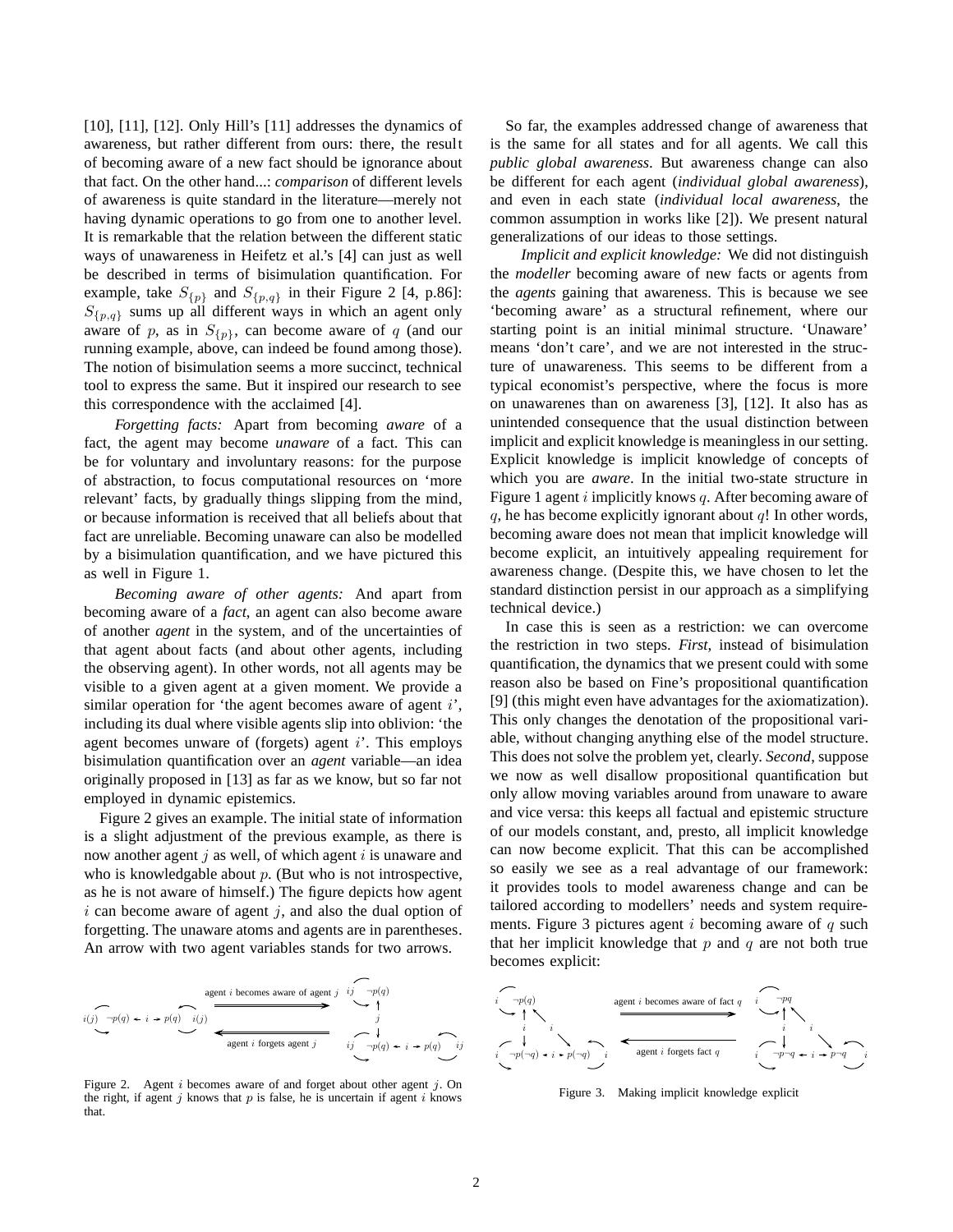*Awareness and information:* The logics for change of awareness combine well with logics for change of knowledge [14]. A typical example is the announcement of a fact  $p$ of which the agents were unaware. The announcer *addresses an issue*, the truth about p, simultaneously with *revealing the truth* about that issue. A surprising result is that arbitrarily complex informational change (private announcements, suspicions, ...: in fact anything representable by an action model [15]) can be seen as the public announcement of a true fact of which the agents were unaware. For lack of space, this matter will not be addressed in here, see [1] for the (isolated) result.

*Quantifying over awareness change:* We should emphasize that our logics model quantification over *all possible ways* in which an agent can become aware of a concept (i.e., fact or other agent), but do not model *specific* awareness change. In other words, it is not important *how* the agent gained this awareness. Or in yet other words, it is a logic about speculation over all future scenarios if we were to become aware of some relevant facts or other players later. But surely, any conclusions that can be drawn from that already are of great interest not just to academic pursuits of economics but also, currently, to the real economy.

In Section II we introduce epistemic awareness models wherein knowledge and awareness are encoded. An appropriately expanded notion of bisimulation is also introduced there (apart from atoms, back, and forth, there is a fourth clause involving awareness). In Section III we present the Logic of Public Global Awareness (LPGA) and the language  $\mathcal{L}_0$ : the awareness of facts and other agents at a given moment is the same for all agents. In Section IV we present the Logic of Individual Global Awareness (LIGA) and the language  $\mathcal{L}$ : the level of awareness can vary between agents, but is the same in all states. In Section V we summarily present the Logic of Individual Local Awareness (LILA) (also based on  $\mathcal{L}$ ), wherein for each agent and each state the level of awareness may vary, and some issues for further research.

## II. STRUCTURES

Given are a countably infinite set of propositional variables (facts)  $P$  and a countably infinite set of agents  $N$ . As we are also modelling 'becoming aware of an agent', any finite number of agents would be insufficient: whatever the finite number of agents in one's company, someone else can always turn up at any stage! The sets  $P$  and  $N$  are disjoint. The union  $P \cup N$  is called the set of *concepts*. Propositional variables are named  $p, q, r$ , possibly indexed or quoted, and agent variables are named  $i, j, k$ , possibly indexed or quoted. For any set X, write  $X + x$  for  $X \cup \{x\}$  and write  $X - x$ for  $X \setminus \{x\}$ . Write  $\overline{Y}$  for  $X \setminus Y$  and similarly  $\overline{x}$  for  $X - x$ .

*Epistemic awareness model:* An *epistemic awareness model*  $M = (S, R, A, V)$  for N and P consists of a *domain* S of (factual) *states* (or 'worlds'), an *accessibility function*  $R: N \to \mathcal{P}(S \times S)$ , an *awareness function*  $\mathcal{A}: N \to S \to$  $\mathcal{P}(P \cup N)$  and a *valuation function*  $V : P \rightarrow \mathcal{P}(S)$ . For  $R(i)$  we write  $R_i$  and for  $A(i)$  we write  $A_i$ ; accessibility function R can be seen as a set of *accessibility relations*  $R_i$ , and V as a set of *valuations*  $V(p)$ . A pointed epistemic awareness model (M, s) is an *epistemic awareness state*.

Given an agent i and a state s, a fact in  $A_i(s)$  (i.e., an element of  $A_i(s) \cap P$ ) is called *relevant* (for that agent, given that state), and a fact in  $P \setminus A_i(s)$  is called *irrelevant*. Similarly, an agent in  $A_i(s)$  is called *visible*, and an agent in  $N \setminus A_i(s)$  is called *invisible*.

The awareness function A satisfies *public global awareness* iff the value of A is the same for all agents and for all states. Slightly abusing the (mathematical) language, we then write  $A(S)$  for the set of (globally) relevant facts and visible agents. The awareness function A satisfies *individual global awareness* iff the awareness is the same in all states, but maybe different between agents. We then write  $A_i(S)$ for the set of (globally) relevant facts and visible agents *for that agent*. If the awareness may be different for all agents and in all states (the usual assumption in the literature) we call it *individual local awareness*.

Epistemic uncertainty over awareness is commonly ruled out (there are exceptions, such as [12]): an agent is supposed to know whether she is aware of a fact or of another agent. This condition corresponds to the property on epistemic awareness models of *no uncertain awareness* defined as (universal quantification over all variables in) "If  $(s,t)$ ,  $(s, u) \in R_i$ , then  $\mathcal{A}_i(t) = \mathcal{A}_i(u)$ ." If  $R_i$  is an equivalence relation (to interpret knowledge of an agent), then, if 'no uncertain awareness' is satisfied, the partition induced by  $R_i$  on the domain is a refinement of the partition induced by  $A_i$ .

Given an epistemic awareness model  $(M, s)$  with awareness function A, we write  $(M, s)^{\mathcal{A}_i+p}$  for the model that is like  $(M, s)$  except for its awareness function  $\mathcal{A}'$  for which we have  $A'_i(s) = A_i(s) + p$ . When 'no uncertain awareness' holds we assume that  $p$  is added for all states in *i*'s equivalence class, when 'individual global awareness' holds we assume that  $p$  is added for all states in the model, and for 'public global' conditions we write  $(M, s)^{\mathcal{A}+p}$ . Similarly for  $(M, s)^{\mathcal{A}_i+p}$ , and for  $(M, s)^{\mathcal{A}_i-p}$  (to be used in a definition for forgetting), etc.

*Bisimulation:* Let two models  $M = (S, R, A, V)$  and  $M' = (S', R', A', V')$  be given. A non-empty relation  $\Re \subseteq$  $S \times S'$  is a *bisimulation*, iff for all  $s \in S$  and  $s' \in S'$  with  $(s, s') \in \mathfrak{R}$ :

atoms  $s \in V(p)$  iff  $s' \in V'(p)$  for all  $p \in P$ ; aware for all  $i \in N$ ,  $\mathcal{A}_i(s) = \mathcal{A}'_i(s')$ ; forth for all  $i \in N$  and  $t \in S$ , if  $R_i(s, t)$  then there is a  $t' \in S'$  such that  $R_i(s', t')$  and  $(t, t') \in \Re;$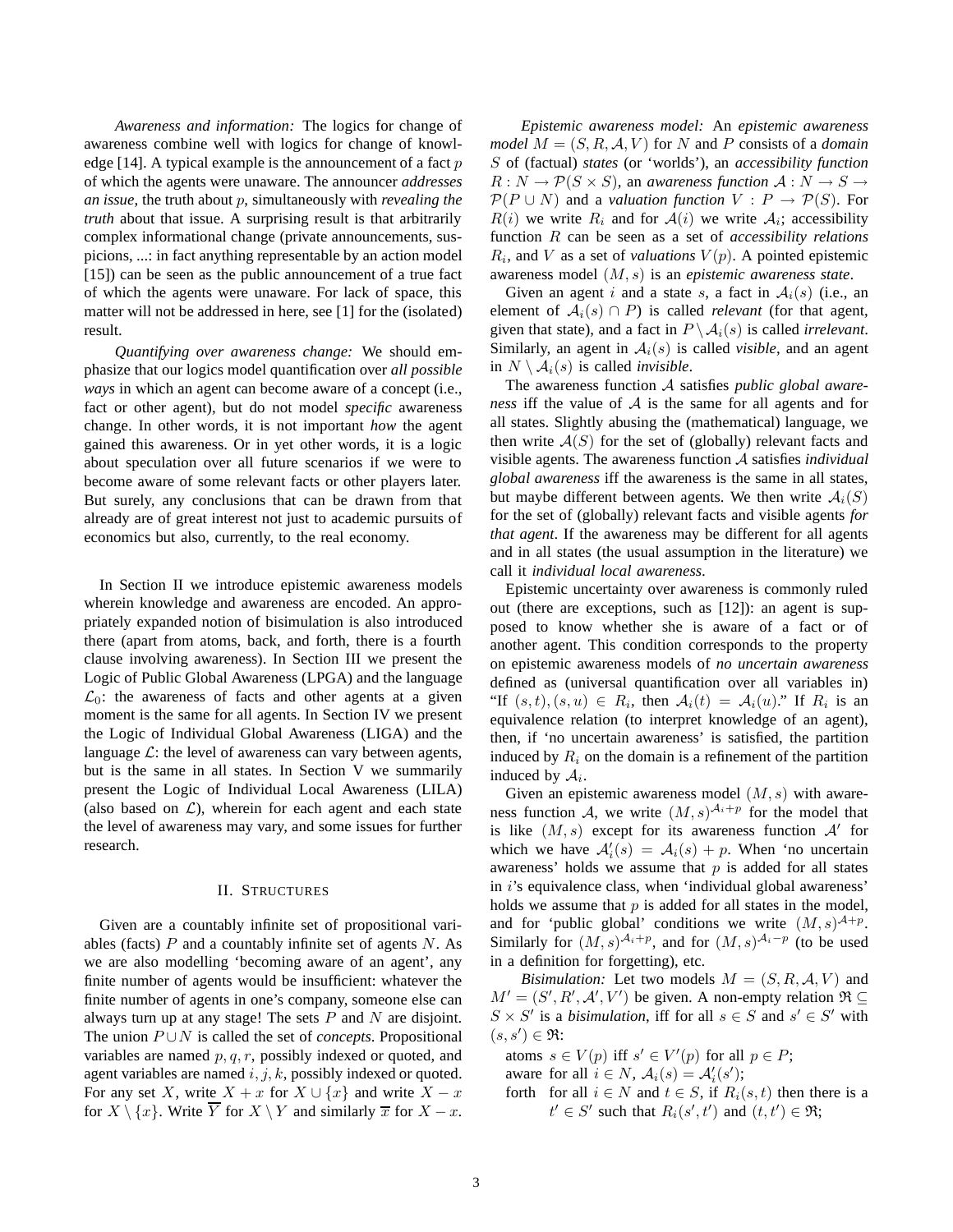back for all  $i \in N$  and  $t' \in S'$ , if  $R_i(s', t')$  then there is a  $t \in S$  such that  $R_i(s,t)$  and  $(t,t') \in \mathfrak{R}$ .

We write  $(M, s) \rightarrow M', s'$ , iff there is a bisimulation between M and M' linking s and s', and we call  $(M, s)$  and  $(M', s')$  *bisimilar*. The novelty of our definition is the clause **aware**, that requires that bisimilar states have the same level of awareness.

A bisimulation *except for fact* p satisfies **atoms** for  $P - p$ , and **aware** to the extent that  $A_i(s) - p = A_i(s') - p$ . The value of  $p$  may vary, including uncertainty of the agents about  $p$  and about each other's uncertainty, and the agents may have different awareness of fact  $p$ . We write  $(M, s) \rightarrow \overline{p}(M', s')$ , and  $\Re|\overline{p}$  (the index / restriction makes the subset explicit for which the bisimulation should hold). A bisimulation *except for agent* i satisfies **back** and **forth** for  $N - i$ , and **aware** to the extent that  $A_i(s) - i = A_i(s') - i$ . The accessibility relation and awareness for agent  $i$  may vary, including uncertainty of other agents about  $i$ 's uncertainty and awareness. We write  $(M, s) \rightarrow \overline{I}(M', s')$ , and  $\mathfrak{R}|\vec{i}$ . The notion of restricted bisimilarity and its notation generalize in the obvious way to more facts and agents, also in combination.

*Awareness bisimulation:* The notion of bisimulation will be exactly what we need to capture awareness change under conditions of public global and individual global awareness. It is also effective under conditions of individual local awareness, but in that case too restrictive—now we need a coarser notion of structural similarity to cover all different ways in which an agent can become aware of facts or agents. (After the definition and introduction now to follow, this more complex notion will only be used in Section V.)

Consider the following example: in the actual state s agent i is aware of agent j and of fact p, and state t is i-accessible from the actual state. In state  $t$ , agent  $j$  is aware of  $p$  and q. That agent j is also aware of q should leave agent  $i$ indifferent, as she was not aware of  $q$  in the actual state. Therefore, in case agent i were to become aware of  $q$  in state s, she should consider it possible that  $j$  is unaware of  $q$  in that *i*-accessible state  $t$ . Under conditions of public or individual global awareness this is not a variation we care to consider: if j is aware of  $q$  in  $t$ , then he is already aware of  $q$  in the actual state  $s$ . Clearly, we do not want to change the value of atoms of which agents are aware in the actual state.

This sort of similarity is captured in the following notion, named *awareness bisimulation*. If two models are awareness bisimilar, they cannot be distinguished (as we will see later) by the fragment of the language of which the agents are aware: therefore, they are described by the same explicit knowledge. The notion is somewhat involved, and strictly based on the pointed versions of our structures. In the following, we use the notational abbreviation  $A(s)$ for  $\lambda i. A_i(s)$ , and the abbrevation  $N(s)$  for the set of all agents of which some agent is aware in state s, i.e.,  ${j \in N \mid \text{there is an } k \in N \text{ such that } j \in \mathcal{A}_k(s)}.$ 

Let epistemic awareness states  $(M, u)$  $((S, R, A, V), u)$  and  $(M', u') = ((S', R', A', V'), u')$ be given. A non-empty relation  $\mathfrak{R}^A \subseteq S \times S'$  (where A in  $\mathfrak{R}^A$  stands for 'aware') is an *awareness bisimulation* between  $(M, u)$  and  $(M', u')$ , notation  $(M, u) \rightarrow A(M', u')$ , iff  $(u, u') \in \mathfrak{R}^A$  and  $\mathfrak{R}^A = \bigcap_{j \in N(u)} \mathfrak{R}_j^A[\mathcal{A}(u)]$ . We continue by defining  $\mathfrak{R}_j^A[\mathcal{A}'']$  for any  $\mathcal{A}''$  :  $N \to \mathcal{P}(P \cup N)$ (write  $\mathcal{A}_i''$  for  $\mathcal{A}''(i)$ ). Let such a  $\mathcal{A}''$  be given,  $s \in S$ , and  $s' \in S'$ , then  $(s, s') \in \Re_j^A[\mathcal{A}'']$  iff:

atoms  $s \in V(p)$  iff  $s' \in V'(p)$  for all  $p \in \mathcal{A}'_j$ ; aware for all  $i \in \mathcal{A}''_j$ ,  $\mathcal{A}_i(s) \cap \mathcal{A}''_j = \mathcal{A}'_i(s') \cap \mathcal{A}''_j$ ; forth for all  $i \in \mathcal{A}^{\prime\prime}_{j}$  and  $t \in S$ , if  $R_{i}(s, t)$  then there is a

- $t' \in S'$  such that  $R_i(s', t')$  and  $(t, t') \in \Re^A_j[\mathcal{A}'' \cap$  $\mathcal{A}'(t)$ ;
- back for all  $i \in \mathcal{A}''_j$  and  $t' \in S'$ , if  $R_i(s', t')$  then there is a  $t \in S$  such that  $R_i(s,t)$  and  $(t,t') \in \Re^A_i[\mathcal{A}'' \cap$  $\mathcal{A}'(t)$ .

In the **back** and **forth** clauses, the relation  $\mathfrak{R}_j^A[\mathcal{A}'' \cap \mathcal{A}'(t)]$ is inductively assumed to be already defined. Note that  $\mathfrak{R}_j^A[\mathcal{A}'' \cap \mathcal{A}'(t)]$  is a function from the set of agents to a possibly smaller subset of facts and agents than in  $\mathfrak{R}_{j}^{A}[\mathcal{A}'']$ , and that these functions are downwardly closed: if  $\mathcal{A}_{j}'' = \emptyset$ , then  $\Re_j^A[\mathcal{A}''] = \emptyset$ . In finite multi-S5 structures a stable point will be finitely reached in any chain where  $\mathfrak{R}^A_j[\mathcal{A}'' \cap \mathcal{A}'(t)] = \mathfrak{R}^A_j[\mathcal{A}'']$ . The relation  $\mathfrak{R}^A$  is indeed an equivalence (proof omitted).

The relation between bisimulation and awareness bisimulation is now as follows.  $(i)$  For the model class satisfying *public global awareness*, awareness bisimulation reverts to bisimulation by way of  $\mathfrak{R}|\mathcal{A}(S) = \mathfrak{R}^A$ . *(ii)* For the model class satisfying *individual global awareness* we have instead that  $\Re[\mathcal{A}_i(S) = \Re_i^A[\lambda i.\mathcal{A}_i(S)]$ , from which directly follows that  $\mathfrak{R}^A$  is the intersection of all  $\mathfrak{R}|\mathcal{A}_i(S)$  such that some agent is aware of i somewhere—similarly to above, let  $N(S)$ stand for the set of agents of which some agent is aware in some state:  $\bigcap_{i \in N(S)} \Re \vert A_i(S) = \Re^A$ . *(iii) Otherwise*, as already mentioned,  $\mathfrak{R}$  is a refinement of  $\mathfrak{R}^A$ . (Proofs omitted.)

#### III. PUBLIC GLOBAL AWARENESS

*Language:* Given are a countably infinite set of propositional variables (facts)  $P$ , and a countably infinite set of agents N. The language  $\mathcal{L}_0$  of public global awareness is defined as

$$
\varphi ::= p \mid \varphi \land \varphi \mid \neg \varphi \mid K_i \varphi \mid \exists p \varphi \mid \exists i \varphi \mid A \varphi
$$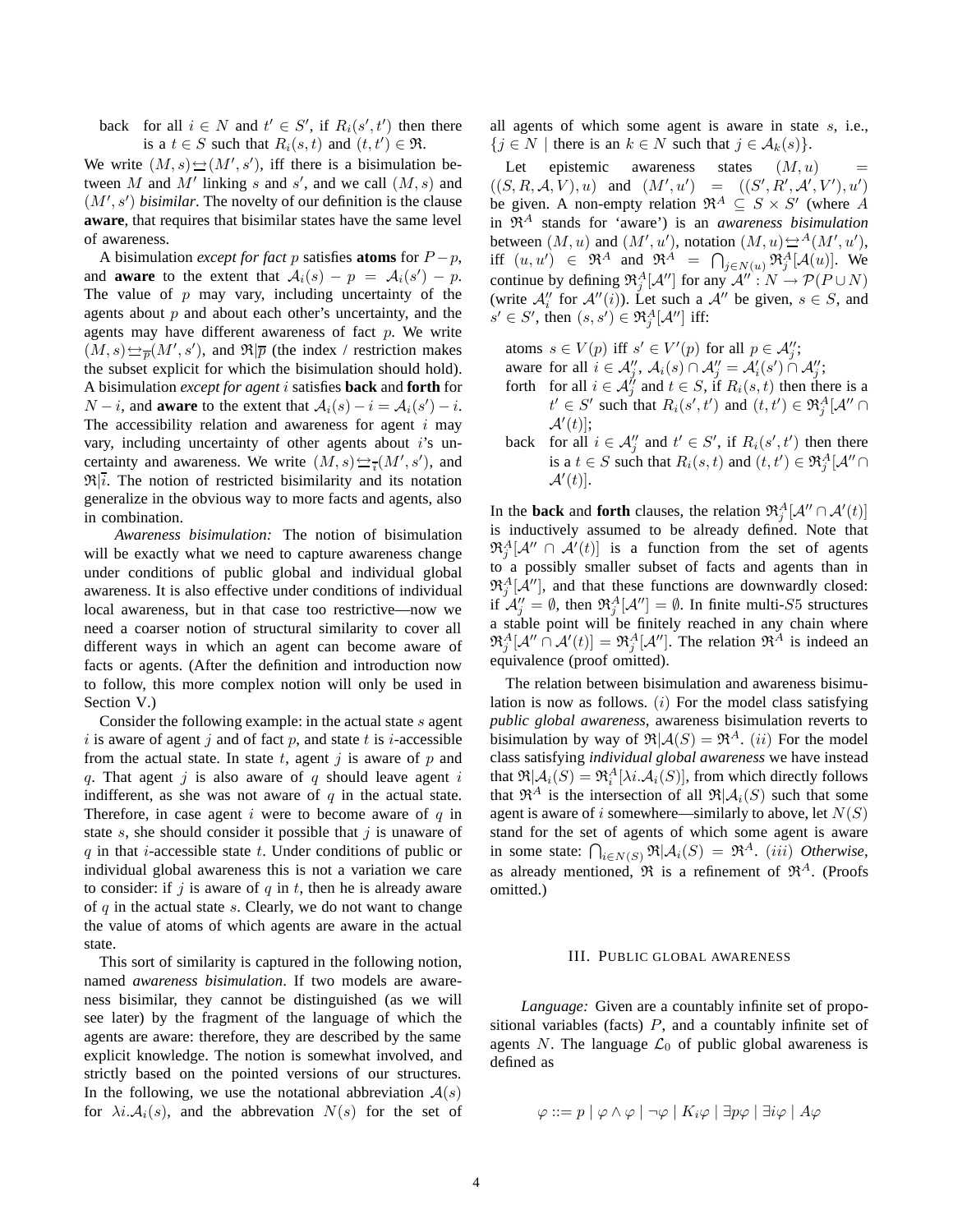where  $p \in P$  and  $i \in N$ . By notational abbreviation are defined:

$$
\begin{array}{rcl}\n\top & = & \exists p(p \lor \neg p) \\
\dot{K}_i \varphi & = & A\varphi \land K_i \varphi \\
\dot{\exists} p\varphi & = & \neg Ap \land \exists p(\varphi \land Ap) \\
\dot{\exists} i\varphi & = & \neg AK_i \top \land \exists i(\varphi \land AK_i \top) \\
\dot{\exists} p\varphi & = & Ap \land \exists p(\varphi \land \neg Ap) \\
\dot{\exists} i\varphi & = & AK_i \top \land \exists i(\varphi \land \neg AK_i \top)\n\end{array}
$$

Construct  $K_i\varphi$  stands for 'agent i implicitly knows  $\varphi'$ . We already pointed out in the introduction that this is a rather tentative phrasing in our setting. Construct  $A\varphi$  stands for 'the agents are aware of  $\varphi$ ', or rather more strictly, looking ahead to our semantics: 'the *visible* agents are *collectively* aware of  $\varphi'$ . The curiously non-standard definition of  $\top$  is to make explicit knowledge of truth possible even if all facts are irrelevant. The meaning of the bisimulation quantifications  $\exists p\varphi$  and  $\exists i\varphi$  is less intuitive than that of their counterparts that were introduced by abbreviation:

| $K_i\varphi$              | agent <i>i</i> (explicitly) knows $\varphi$         |
|---------------------------|-----------------------------------------------------|
| $\dot{\exists} p \varphi$ | after the agents become aware of fact p, $\varphi$  |
| $\exists i \varphi$       | after the agents become aware of agent i, $\varphi$ |
| $\exists p \varphi$       | after the agents forget fact p, $\varphi$           |
| $\exists i \varphi$       | after the agents forget agent i, $\varphi$          |

Let us explain one of these abbrevations. Explicit awareness  $\exists p\varphi$  is defined as  $\neg Ap \wedge \exists p(\varphi \wedge Ap)$ , which says that the agents are currently not aware of fact  $p$ , and there is a way to vary the valuation *and* the awareness of the p, such that afterwards  $\varphi$  is true and the agents are aware of fact p. We have to distinguish universal from existential readings of becoming aware: ∃p says that '*there is a way to become aware of* p *after which ...*', but we need ∀p for '*after any way to become aware of* p *...*'.

The semantics of the awareness operator A will be purely syntax-based, namely using the *free variables* of a formula. These are defined as follows (note that  $var(\varphi) \subseteq P \cup N$ ):  $var(p) = \{p\}, var(\varphi \wedge \psi) = var(\varphi) \cup var(\psi), var(\neg \varphi) =$  $var(\varphi)$ ,  $var(K_i\varphi) = var(\varphi) + i$ ,  $var(\exists p\varphi) = var(\varphi) - p$ ,  $var(\exists i\varphi) = var(\varphi) - i$ , and  $var(A\varphi) = var(\varphi)$ .

*Semantics:* Let  $M = (S, R, A, V)$  be given. We remind the reader that the function  $A$  in the case of public global awareness is constant for all agents and for all states, and that we write  $A(S)$  for the set of relevant facts and visible agents. Below, let the models  $M'$  have the structure  $(S', R', A', V')$ .

| $(M,s)\models p$                   | iff $s \in V(p)$                                              |
|------------------------------------|---------------------------------------------------------------|
| $(M,s) \models \varphi \land \psi$ | iff $(M, s) \models \varphi$ and $(M, s) \models \psi$        |
| $(M,s) \models \neg \varphi$       | iff $(M, s) \not\models \varphi$                              |
| $(M,s) \models K_i \varphi$        | iff for all $t:(s,t)\in R_i\Rightarrow (M,t)\models \varphi$  |
| $(M,s)\models \exists p\varphi$    | iff there is a $(M', s')$ such that                           |
|                                    | $(M, s) \rightarrow p(M', s')$ and $(M', s') \models \varphi$ |
| $(M,s)\models \exists i\varphi$    | iff there is a $(M', s')$ such that                           |
|                                    | $(M, s) \rightarrow (M', s')$ and $(M', s') \models \varphi$  |
| $(M,s) \models A\varphi$           | iff $var(\varphi) \subseteq \mathcal{A}(S)$                   |
|                                    |                                                               |

The set of validities (and the logic) is called LPGA (Logic of Public Global Awareness). The semantics of all these operators, including  $K_i\varphi$ ,  $\exists p\varphi$ , and  $A\varphi$ , is nearly perfectly standard—except for the additional bisimulation requirement with respect to the awareness function. They are the usual suspects—and bring their usual advantages *and* disadvantages. We could have made different choices. In particular we could have hardwired 'becoming aware' into the semantics just as for explicit knowledge.

We can now explain the curious awareness clauses in becoming aware of and forgetting about other agents. Consider  $\dot{\exists} i\varphi$  (the agents forget about agent i) which stands for  $AK_i\top \wedge \exists i(\varphi \wedge \neg AK_i\top)$ . The requirement  $AK_i\top$  states that the agent must currently be aware of that agent  $i$  for the forgetting to be able to take place. Well, that seems to make sense, you cannot forget something that you are not aware of in the first place. We can pin down that the agents are aware of p by *any* formula containing the i somewhere (except when bound by a quantifier). But we cannot take, e.g., the formula  $AK_i p$  for just any fact p, as the agents may not be aware of that atom. The requirement  $AK_ip$  would then be false, even if the agents are aware of i! By choosing  $AK_i\mathsf{T}$ this is avoided: using the notational abbreviation for  $\top$  this stands for  $AK_i\exists p(p \vee \neg p)$ , and the set of free variables of this formula is just  $\{i\}$ ; the formula  $K_i\exists p(p\vee\neg p)$  expresses that agent  $i$  knows that, if the agents (including  $i$  therefore) *were* to become aware of p, tautologies involving it would by all means be true.

*Example:* Figure 1 models that the agents (namely agent i) become aware of  $q$ . Initially, the agent is only aware of  $p$ . We can now check in the semantics that all of the following hold throughout the initial model:  $Ap, \neg Aq, \exists q \dot{K}_i \neg (p \vee q)$ . The two models in the figure are bisimilar except for fact  $q$ . In Figure 2 we have that in the initial model, in the (left) state where  $p$  is false and relevant and q is true and irrelevant,  $\exists jK_j \neg p \rightarrow \neg K_jK_i \neg p$  is true: after the agents become aware of  $j$ , then if that agent knows that  $p$  is false he is uncertain whether agent  $i$  knows that. Figure 3 illustrates how implicit knowledge can only become explicit, according to the simpler proposal to follow.

*Axiomatization and theory:* We have not axiomatized the logic yet, although we have a list of tentative axioms. Among the more obvious principles are  $\forall p \ p \leftrightarrow \bot$  and  $\forall p \ q \leftrightarrow q$ , for  $q \neq p$ . Here we encounter the disadvantages of taking along the usual suspects: bisimulation quantified logics are known to be hard to axiomatize. But they have other desirable theoretical properties that are easier to get. We think it is feasible to show that the logic  $LPGA$  is decidable, via a translation into the  $\mu$ -calculus, employing the techniques of [13]. We also consider the axiomatization with respect to the multi S5 models, where  $K_i\varphi$  indeed stands for knowledge of  $\varphi$ , as usual.

*Variations: implicit and explicit knowledge:* We recall that in this semantics an agent may know  $\varphi$  implicitly, but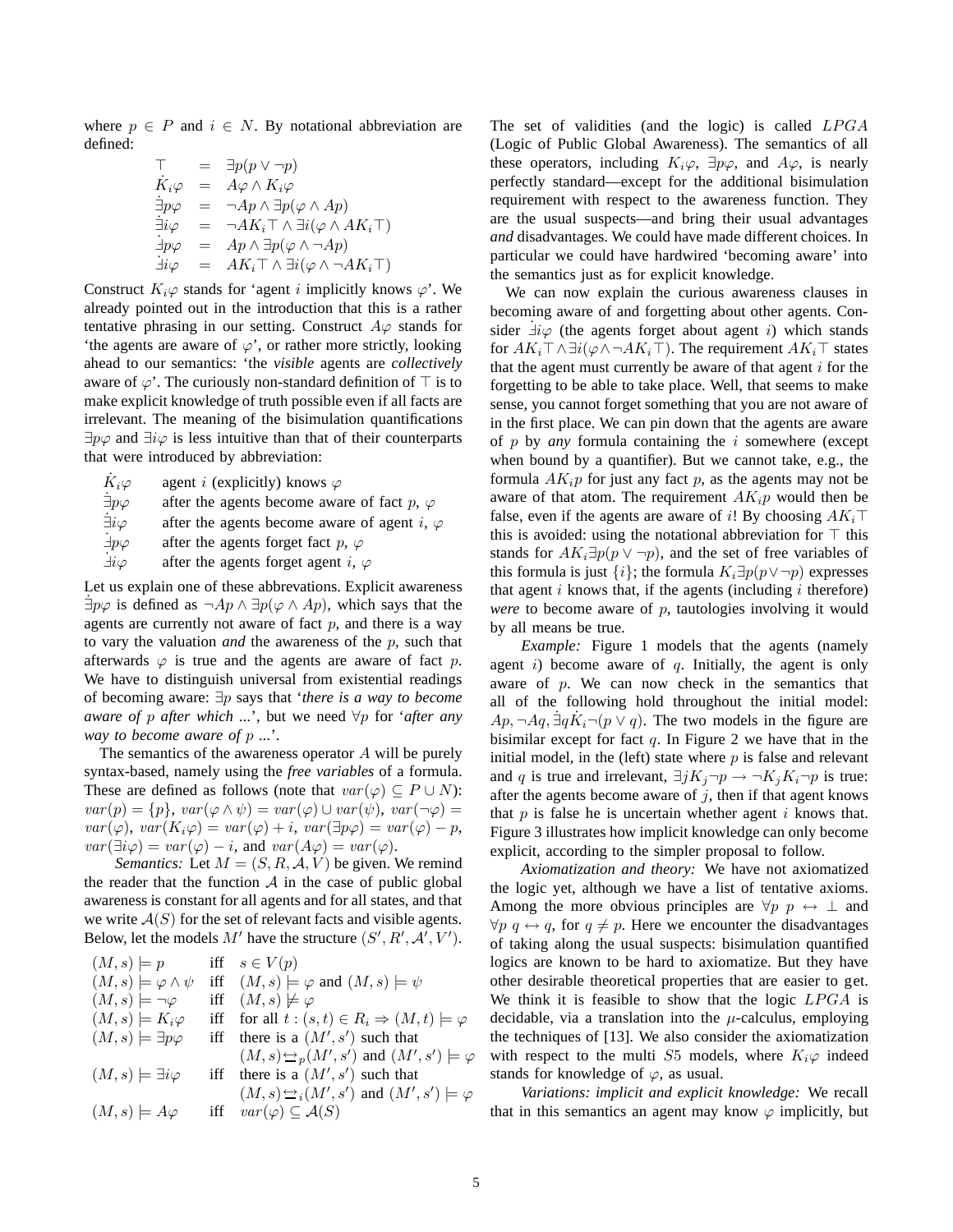may not get to know  $\varphi$  explicitly. Consider the semantics again for becoming aware, now (mere semantic sugar) expressed directly:

$$
(M, s)
$$
  $\models \exists p\varphi$  iff there is a  $(M', s')$  such that  $(M, s) \simeq_p (M', s')$ ,  $\mathcal{A}'(S) = \mathcal{A}(S) + p$ , and  $(M', s') \models \varphi$ .

Consider propositional quantification à la Fine, tentatively expressed with  $\equiv_p$ —as this does not allow variation in awareness we must express that directly in the resulting model:

$$
(M, s) \models \exists p\varphi
$$
 iff there is a  $(M', s')$  such that  
 $(M, s) \equiv_p (M', s')$  and  $(M', s')^{A+p} \models \varphi$ .

Now remove even the Fine quantification and we get

$$
(M, s)
$$
  $\models \exists p\varphi$  iff there is a  $(M', s')$  such that  
 $(M, s) = (M', s')$  and  $(M', s')^{A+p} \models \varphi$ .

in other words:

$$
(M, s) \models \exists p \varphi \text{ iff } (M, s)^{A+p} \models \varphi
$$

In the last, all implicit knowledge wherein only  $p$  was unaware has become explicit.

*Variations: forgetting:* Continuing on the theme of variations, it seems that bisimulation quantification is essential when becoming awaring but not so when forgetting. Then, the simpler 'reassignment of awareness' version as used just now always suffices. Suppose that forgetting were also a primitive in the language. Then we can define, straightforwardly:

$$
(M, s) \models \exists p \varphi \text{ iff } (M, s)^{\mathcal{A}-p} \models \varphi
$$

*Variations: speculative knowledge:* Finally, consider a version  $K_i^A$  of the knowledge operator defined as follows:

$$
K_i^A \varphi \quad \text{iff} \quad \forall var(\varphi) K_i \varphi
$$

In other words,  $\varphi$  may contain several facts and agents of which the agent is currently unaware, but no matter how she becomes aware of that she will still (explicitly) know that  $\varphi$ . (var( $\varphi$ ) contains all agent and propositional variables in  $\varphi$ , also—what we haven't stated but what can be easily proved—successively becoming aware of facts and agents is commutative, therefore  $\forall x \forall y$  can be identified with  $\forall \{x, y\},$ and so on for any finite subset.)

In the economics literature this—tentatively called speculative knowledge  $K^A$  seems often confused with *implicit knowledge*. You, agent i who is aware of agent j and fact  $p$  but unaware of fact  $q$ , may speculatively know that:  $q \lor \neg q$ , or (assuming knowledge)  $K_i q \to q$ , or  $p \land q \to p$ . If q were ever to become known, anything involving it derived from validities will become true. On the other hand,  $q$  may be implicitly known, but clearly not speculatively.

#### IV. INDIVIDUAL GLOBAL AWARENESS

*Language:* The difference with the language  $\mathcal{L}_0$  for public global awareness is that the operators ∃ and A are now relative to an agent. The language for individual awareness serves both the logic of individual global awareness LIGA and the logic of individual local awareness LILA, to be introduced in the next section.

The language  $\mathcal L$  of individual awareness is defined as

$$
\varphi ::= p \mid \varphi \land \varphi \mid \neg \varphi \mid K_i \varphi \mid \exists_i p \varphi \mid \exists_i i \varphi \mid A_i \varphi
$$

where  $p \in P$  and  $i \in N$ . The abbreviations for explicit knowledge and awareness now are

$$
\dot{K}_i \varphi = A_i \varphi \wedge K_i \varphi \n\dot{\exists}_i p \varphi = \neg A_i p \wedge \exists_i p (\varphi \wedge A_i \varphi) \n\dot{\exists}_i j \varphi = \neg A_i K_j \top \wedge \exists_i j (\varphi \wedge A_i K_j \top) \n\dot{\exists}_i p \varphi = A_i p \wedge \exists_i p (\varphi \wedge \neg A_i p) \n\dot{\exists}_i j \varphi = A_i K_j \top \wedge \exists_i j (\varphi \wedge \neg A_i K_j \top)
$$

Formula  $\dot{\exists}_i p \varphi$  stands for 'after (some way in which) agent i becomes aware of atom p,  $\varphi'$ , and  $A_i\varphi$  stands for 'agent i is aware of  $\varphi'$ , etc. The free variables of a formula in L are defined as before with different clauses  $var(\exists_i p\varphi) =$  $var(\varphi)+i-p$ ,  $var(\exists_i j\varphi) = var(\varphi)+i-j$ , and  $var(A_i\varphi) =$  $var(\varphi) + i.$ 

*Semantics:* For each agent, its awareness of other agents and facts is the same throughout a model, and as already introduced we use shorthand  $A_i(S)$  for the subset of the relevant facts and visible agents *for agent* i. One could consider further constraints such as *self-awareness*, 'for all  $i \in N$ ,  $i \in \mathcal{A}_i(S)$ , but we do not require that, as we prefer to keep our approach as general as possible. The crucial clauses in the semantics are as follows (agent forgetting is similar).

$$
(M, s) \models \exists_i p\varphi \text{ iff } \text{ there is a } (M', s') \text{ such that :}
$$

$$
(M, s) \Leftrightarrow \exists_i (M', s'), (M, s) \Leftrightarrow \exists_p (M', s')
$$

$$
\text{ and } (M', s') \models \varphi
$$

$$
(M, s) \models \exists_i j\varphi \text{ iff } \text{ there is a } (M', s') \text{ such that :}
$$

$$
(M, s) \Leftrightarrow \exists_i (M', s'), (M, s) \Leftrightarrow \exists_j (M', s')
$$

$$
\text{ and } (M', s') \models \varphi
$$

$$
(M, s) \models A_i \varphi \text{ iff } var(\varphi) \subseteq A_i(S)
$$

The set of validities (and the logic) is called LIGA (Logic of Individual Global Awareness). The semantics for  $\exists_i p\varphi$ amounts to the requirement that in  $(M, s)$  (there is a way such that), after agent i becomes aware of p,  $\varphi$  is true, if and only if  $\varphi$  *remains* true in  $(M', s')$  for all agents except  $i$  and for all atoms except  $p$ . Note that this is a stronger requirement than  $(M, s) \rightarrow \frac{1}{j, p}(M', s')!$  Suppose the latter were the case, and let  $q \neq p$ . M' may now differ for agent  $i$  in the value of  $q$ —and that would be awkward if  $i$  were already aware of  $q$ ... But if it is required that  $(M, s) \rightarrowtail_{\overline{i}}(M', s')$  and that  $(M, s) \rightarrowtail_{\overline{p}}(M', s')$  this sort of eventuality is ruled out.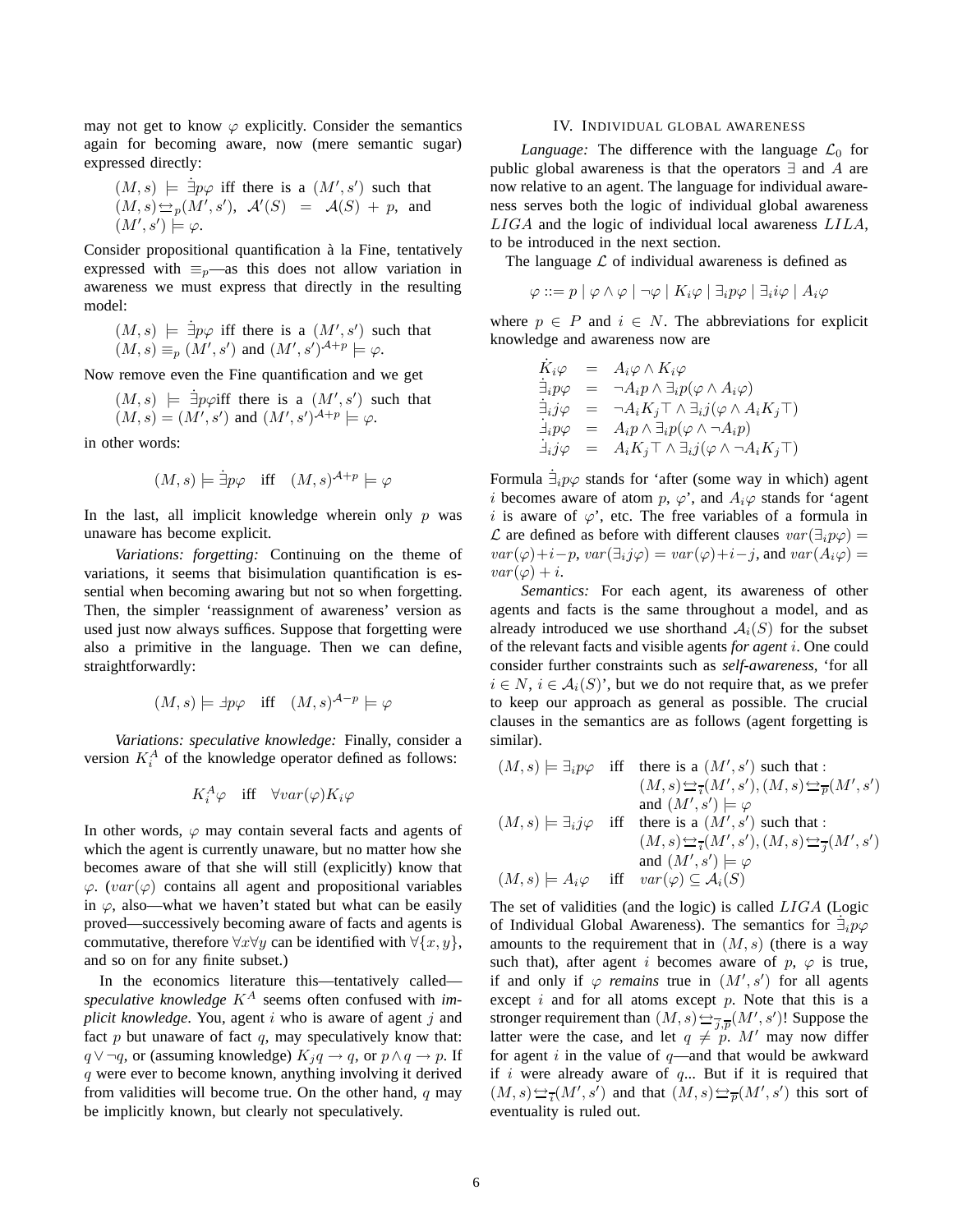There are open questions on the relation between the logics LPGA and LIGA. For example, it is unclear if  $A\varphi$  (public awareness!) can be expressed in  $\mathcal{L}$ , as the obvious infinitary conjunction  $\bigwedge_{i\in N}A_i\varphi$  is not a formula in the language. As the current agents may always become aware of yet another agent, we cannot restrict the set of all agents to a finite set. We do not know of a logic with our intuitive requirement that the set of agents must be infinite. We have not yet explored the axiomatization of this logic LIGA of individual global awareness—it suffers from the same backdraws for bisimulation quantifiers as LPGA. All variations discussed under LPGA apply here too.

# V. INDIVIDUAL LOCAL AWARENESS – AND FURTHER RESEARCH

We now move to the most complex stage of awareness change. A first observation is that we can keep the *same* language  $\mathcal L$  and even the *same* semantics for the operators as there. The difference is that it applies to a larger class of models, therefore the change of awareness allowed in the bisimulation variation 'except for variable  $p$ ' need no longer be global, for all states in the model, but may now be 'almost' local: in the actual state only. Almost: in accordance with the conventions proposed in Section II, 'no uncertain awareness' is an invariant, so, e.g. when the accessibility is an equivalence relation, we only may change the awareness of  $p$  in all states of the agent's actual equivalence class (or, therefore, across a union of such classes). So we *have* a logic LILA for individual local awareness change. As also said in Section II, the variation allowed by the part  $(M, s) \rightarrow \overline{p}(M', s')$  is now too restrictive, and we need to employ more in full the freedom for local variation for *other* agents. This can be expressed with our alternative notion, of *awareness bisimulation*. The corresponding basic construct for becoming aware is  $\exists_i^A p\varphi$ , with an upper index to distinguish it from the previous  $\exists_i p\varphi$ , where the A expresses that it is interpreted using  $\mathfrak{R}^A$ . Its semantics is:

$$
(M, s) \models \exists_i^A p \varphi
$$
 iff there is a  $(M', s')$  such that  $(M, s) \simeq^A (M', s')$  and  $(M', s')^{A_i+p} \models \varphi$ 

This says that (there is a way in which) the agent  $i$  becomes aware of atom  $p$  in the current state if there is a model similar to the current one in all its observable aspects except that fact  $p$  is added to the awareness set for that agent in all states accessible for that agent from actual states  $s'$ (in accordance with 'no uncertain awareness'). Given the relation between bisimulation and awareness bisimulation at the end of Section II we think we can easily obtain the following results—but honesty requires us to admit that the submission rush did not give us time to reassuringly prove them (for the second, it is helpful to understand how the combined requirement of  $(M, s) \rightarrow \frac{1}{i}(M', s')$  and  $(M, s) \rightarrow \frac{1}{j}(M', s')$  is a special case of  $(M, s) \rightarrow A(M', s')$ , given individual global awareness):

• Awareness bisimilar structures satisfy the same explicit knowledge: If  $(M, s) \rightarrow M(M', s')$ , then  $(M, s)$   $\models$   $\dot{K}_i \varphi$  iff

 $(M, s) \models \dot{K}_i \varphi$  for all  $\varphi \in \mathcal{L}$ .

• Given individual global awareness,  $\exists_i p$  and  $\exists_i^A p$  are (explicitly) indistinguishable: If  $(M, s) \models \neg A_i p \land A_i \exists_i p \varphi$ , then  $(M, s) \models \exists_i p \varphi$  iff  $(M, s) \models \exists_i^A p \varphi.$ 

# VI. CONCLUSIONS

The results in this paper are:  $(i)$  the logics  $LPGA$  and  $LIGA$ ,  $(ii)$  a way to model agents becoming aware of other agents, *(iii)* an integrated approach for becoming aware and forgetting, and (iv) the *definition* of awareness bisimulation: we clearly have not yet explored the use of the latter to the full, but we think this might prove a very useful notion for the community to explore awareness dynamics.

The logics may not be more expressive than epistemic logic. Adding a transitive operator such as common knowledge would greatly increase the expressivity, without losing decidability. The logics seem suited to succinctly express difficult concepts in economics concerning awareness and unawareness. As with anything involving second-order quantification, an axiomatization will remain a challenge but we consider the dynamic semantics of awareness of sufficient, independent, interest, in particular in view of relations with economics. Integration of logics for awareness change with logics for information change is very promising.

### ACKNOWLEDGMENT

This paper explores the approach suggested in Section 6 of [1], entitled 'Becoming aware of factual information'. The LOFT 2008 conference in Amsterdam proved a fertile breeding ground for ideas on awareness and knowledge, and we kindly acknowledge interactions with Oliver Board, Jan Broersen, Brian Hill, Joris Hulstijn, and Giacomo Sillari. In particular we owe Jan Broersen for sharing with us his similar ideas on becoming aware of other agents, and stimulating discussions during the further development of our ideas. The University of Western Australia supported Hans' visit to Tim in December 2008, where the major technical ideas emerged from a four-day non-stop work session.

#### **REFERENCES**

- [1] H. van Ditmarsch and T. French, "Simulation and information," in *Proceedings of KRAMAS, Sydney*, ser. LNAI, J. Broersen and J.-J. Meyer, Eds. Springer, 2009, to appear. Also presented at LOFT 2008, Amsterdam.
- [2] R. Fagin and J. Halpern, "Belief, awareness, and limited reasoning," *Artificial Intelligence*, vol. 34, no. 1, pp. 39–76, 1988.
- [3] S. Modica and A. Rustichini, "Unawareness and partitional information structures," *Games and Economic Behavior*, vol. 27, pp. 265–298, 1999.